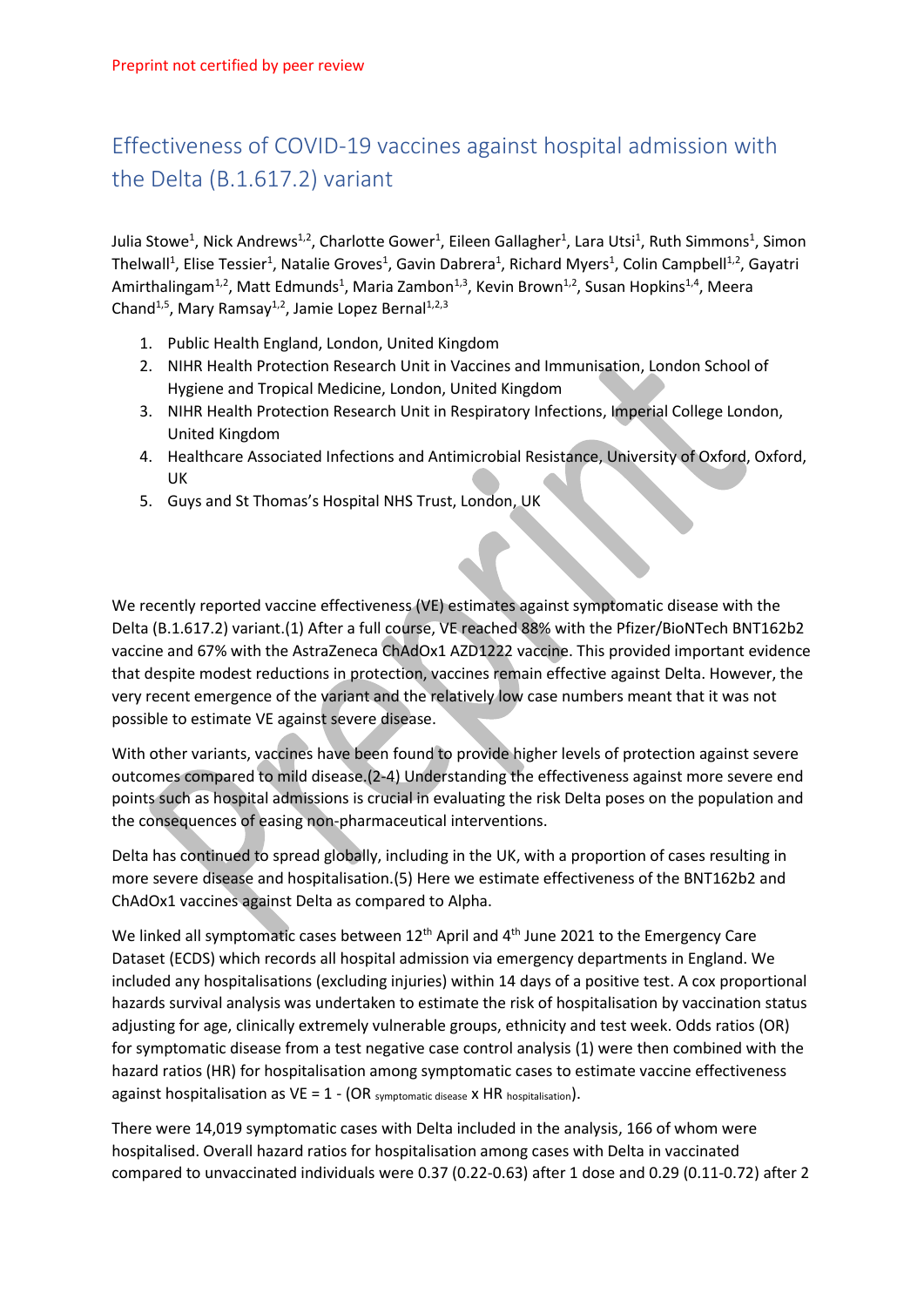doses of any vaccine. This compared to 0.44 (0.28-0.70) and 0.64 (0.24-1.72) with Alpha. VE against hospitalisation with Delta was similar to that seen with Alpha: 94% (46-99) after 1 dose and 96% (86- 99) after 2 doses of BNT162b2; 71% (51-83) after 1 dose and 92% (75-97) after 2 doses of ChAdOx1 (Table)

These findings indicate very high levels of protection against hospitalisation with the Delta variant with 1 or 2 doses of either vaccine.

|             |        | Alpha             |                   |                 | Delta               |                   |                 |
|-------------|--------|-------------------|-------------------|-----------------|---------------------|-------------------|-----------------|
| Vaccination |        | OR vs symptomatic | HR vs             | VE vs           | OR vs symptomatic   | HR vs             | VE vs           |
| status      |        | disease           | hospitalisation   | hospitalisation | disease             | hospitalisation   | hospitalisation |
| Any vaccine |        |                   |                   |                 |                     |                   |                 |
|             | Dose 1 | $0.51(0.48-0.55)$ | $0.44(0.28-0.70)$ | 78% (65-86)     | $0.69(0.64-0.75)$   | $0.37(0.22-0.63)$ | 75% (57-85)     |
|             | Dose 2 | $0.13(0.1-0.15)$  | $0.64(0.24-1.72)$ | 92% (78-97)     | $0.20(0.18-0.23)$   | $0.29(0.11-0.72)$ | 94% (85-98)     |
|             |        |                   |                   |                 |                     |                   |                 |
| Pfizer      |        |                   |                   |                 |                     |                   |                 |
|             | Dose 1 | $0.53(0.47-0.58)$ | $0.32(0.14-0.73)$ | 83% (62-93)     | $0.64(0.54-0.77)$   | $0.10(0.01-0.76)$ | 94% (46-99)     |
|             | Dose 2 | $0.06(0.05-0.08)$ | $0.88(0.21-3.77)$ | 95% (78-99)     | $0.12(0.1-0.15)$    | $0.34(0.10-1.18)$ | 96% (86-99)     |
|             |        |                   |                   |                 |                     |                   |                 |
| Astrazeneca |        |                   |                   |                 |                     |                   |                 |
|             | Dose 1 | $0.51(0.48-0.55)$ | $0.48(0.30-0.77)$ | 76% (61-85)     | $0.70(0.65 - 0.76)$ | $0.41(0.24-0.70)$ | 71% (51-83)     |
|             | Dose 2 | $0.26(0.21-0.32)$ | $0.53(0.15-1.80)$ | 86% (53-96)     | $0.33(0.28-0.39)$   | $0.25(0.08-0.78)$ | 92% (75-97)     |

|  |  | Table 1: Estimated vaccine effectiveness against hospitalisation |
|--|--|------------------------------------------------------------------|
|--|--|------------------------------------------------------------------|

OR =odds ratio. HR = hazards ratio. VE = vaccine effectiveness. OR vs symptomatic disease as described in (1). HR and VE vs hospitalisation adjusted for age, clinically extremely vulnerable groups, ethnicity and test week